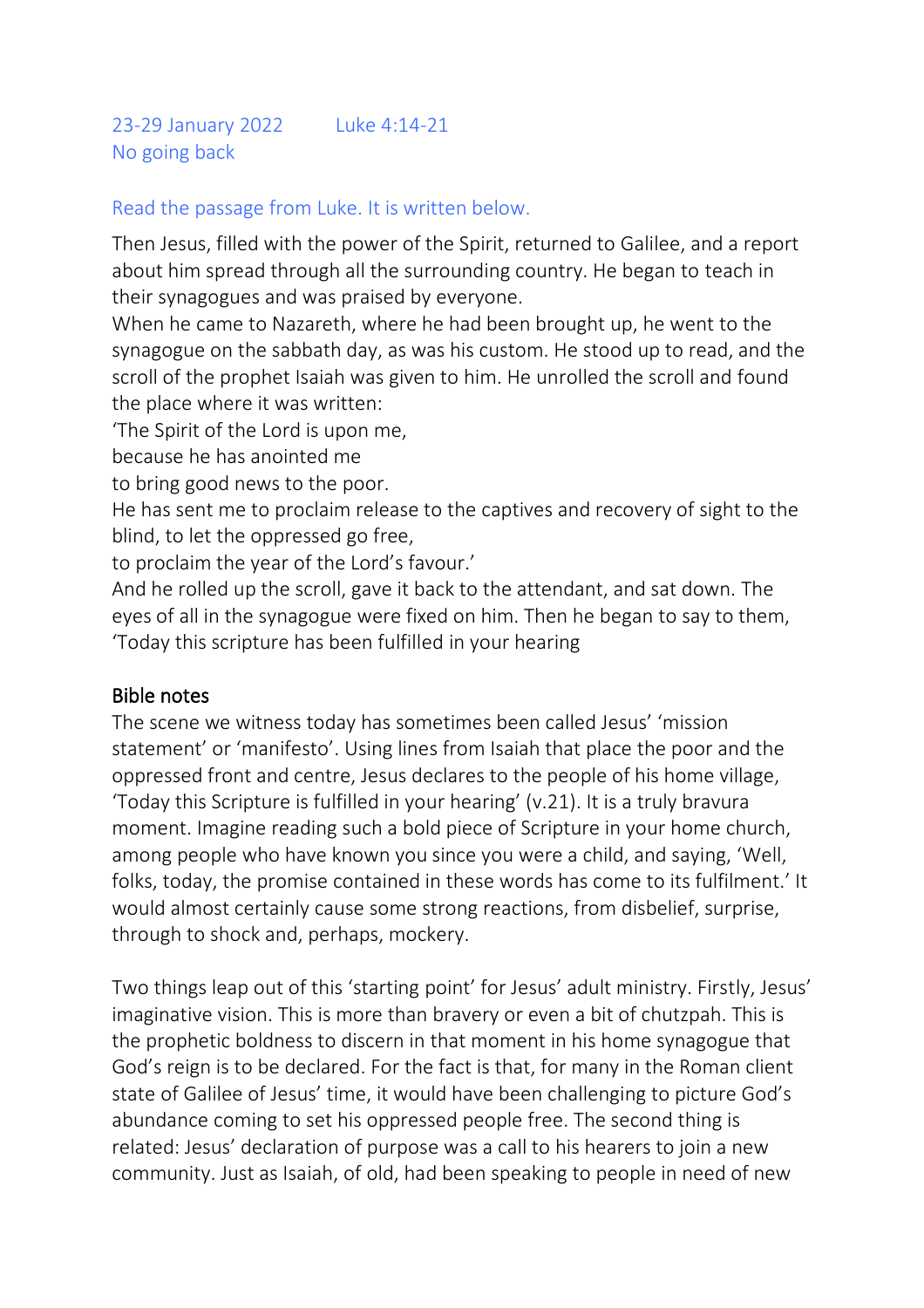hope and promise, so was Jesus. The work of God's kingdom was not simply about the Messiah, it is an invitation to all to stand together and get involved.

## Reflection

*Spend a few moments thinking about what stands out for you from the Bible reading. This idea may help.*

Bodies are complex and intricate things. They come in so many shapes and sizes, and there is great beauty in their variety. It is worth saying that not every part of our bodies is treated with equal dignity or respect. Notoriously, many people think their feet are ugly or disgusting. Or consider our skin. It is a crucial part of our body that, unless we have been singled out for not being white, we're unlikely to much think about. If you were to be a part of the body of Christ, which part would you long to be? Why?

## Questions for reflection

*You may wish to use these questions and the picture to help you think about or discuss issues of sharing.*



#### **Questions**

- What do you consider to be your purpose in life?
- When have you experienced a call to service?
- How easy is it to find ways to serve/work together within your church community?